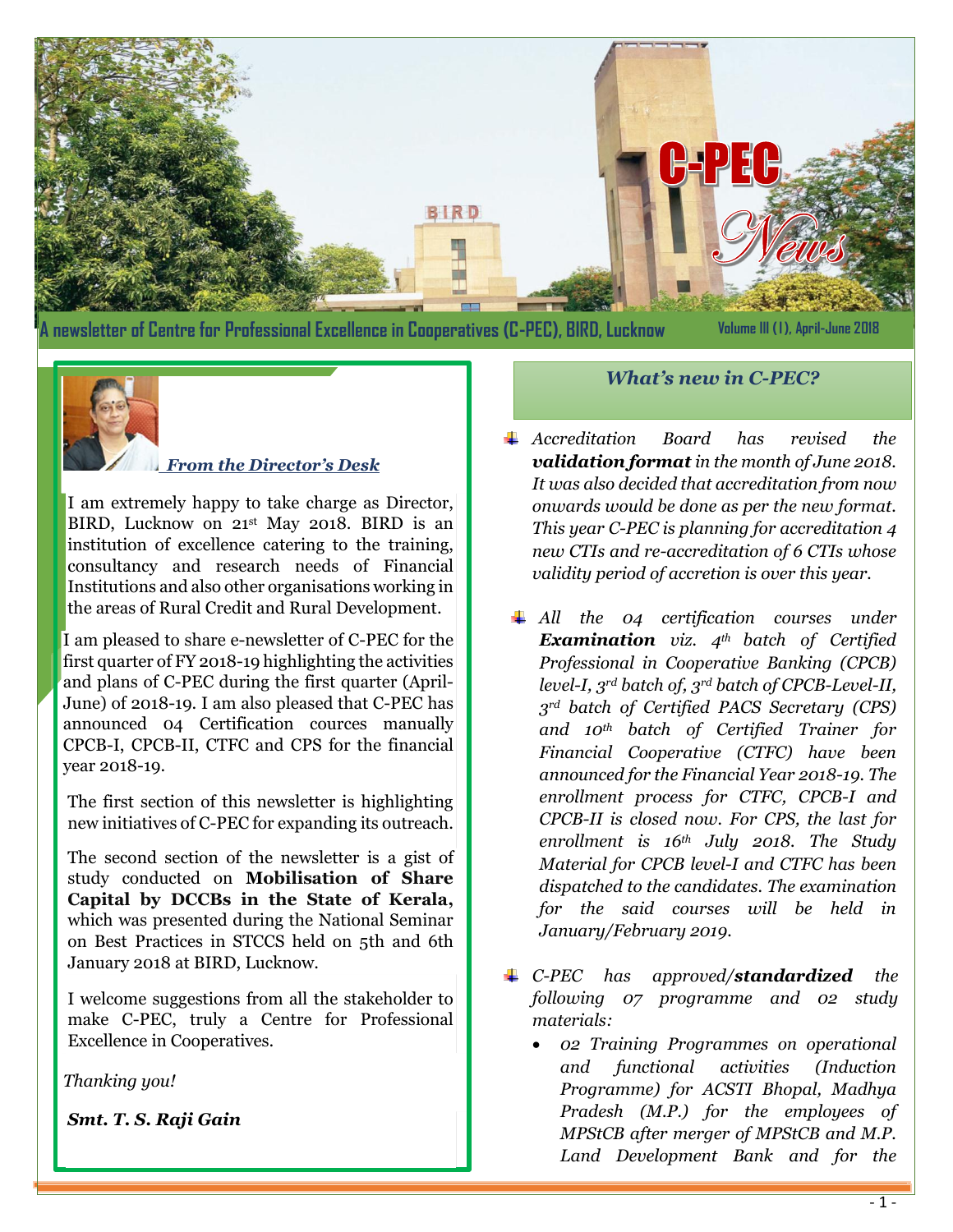*employees of DCCBs after merger of DCCBs of M.P. and DCARDBs of M.P.*

- *01 Training Programme on Banker Customer Relationship for ACSTI Bhopal, Madhya Pradesh.*
- *01 Training Programme on Project Appraisal and Loan Documentation- Farm & Non-Farm Sector along with a Study Material for TSCAB- CTI.*
- *03 Training Programmes for ACSTI, Lucknow on Management of Senior Executive Functions of DCCB, Inspection and Control functions of PACS & Branches of DCCB, Customer Service and Human Relations.*
- *01 Study material standardised on Technology Driven Payment System for ACSTI-Bengaluru.*
- *03 Regional Stakeholder Seminar on "Professionalization in Cooperatives Institutions" have been planned at Agra, Kanpur and lakhimpur-Kheri. 02 seminars have been successfully conducted in Agra on 22- 06-2018 (DCCBs of Agra, Etah, Etawah, Firozabad, Mathura and Mainpuri participated in the seminar) and in Kanpur on 29-06-2018 (DCCBs of Kanpur, Lucknow, Hardoi, Unnao and Farukhhabad participated in the seminar). Third seminar would be held at Lakhimpur – Kheri for Sitapur, Lakhimpur-Kheri, Philibhit, Bahraich and Bareilly .The objective of these seminars is to disseminate information on C-PEC's initiatives to participants DCCBs and also how C-PEC can support in providing solutions pertaining to these issues.*



- *03 training programmes were conducted in Andaman and Nicobar viz. Training of Auditors of Cooperation Department, A & N during 7 to 9 May 2018, Programme on capacity Building of Staff of Andaman StCB on 10 May 2018, Sensitization workshop on NPA management of Board of Directors (BoDs) of Andaman StCB on 11 May, 2018.*
- *Training Programme on Corporate Governance for the newly elected BoDs of DCCBs of state of Uttar Pradesh was organised during 25th -27th June, 2018 at BIRD, Lucknow. Hon'ble minister of cooperation, Government of U. P. in the programme on all 03 days.*



*04 books have been published by BIRD in April 2018 on Cash Reserve Ratio (CRR) & Statutory Liquidity Ratio (SLR) for Scheduled and Non Scheduled StCB, DCCBs and RRBs. BIRD intends the material and knowledge publication be reach to ultimate users viz. StCB, DCCBs, Officers working at Head Office and Regional Offices of NABARD, Officers posted in DoS/IDD etc. as priced publication at discounted rates. Special discounts are being offered to C-PEC members.*

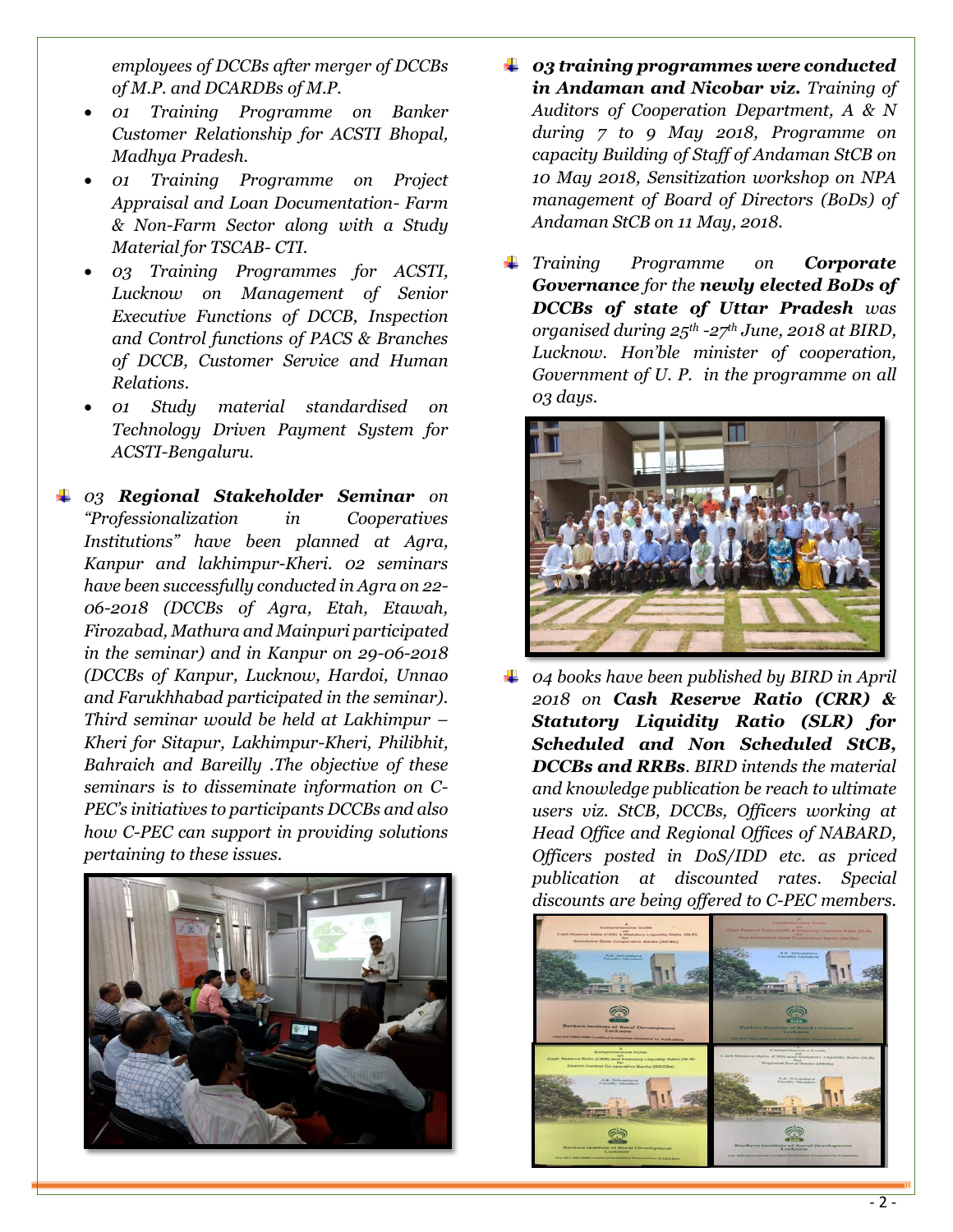*On the request of NCCT, BIRD conducted a Workshop on preparation of case studies and Management cases for the faculties of NCCT from 16-18, May 2018 in which 17 Faculty Members from Training Intuitions associated with NCCT participated .The programme provided inputs on how to make good case studies, case study method of teaching and how to administer case studies.* 



*What future beholds?*

*C-PEC is planning to do Research Studies in critical operational areas in Financial and Non –Financial Cooperatives collaboration with CTIs across the Country:* 

#### *Critical areas of Financial Cooperatives:*

- *Making PACS ready for computerization*
- *Issues in Investment Portfolio in Cooperatives*
- *Impact of Interest Subvention Scheme on crop loan financing*

#### *Critical areas Non-Financial Cooperatives*

- *Fisheries Cooperatives*
- *Handloom Cooperatives*
- *Dairy Cooperatives*
- *C-PEC has been assigned to organize workshops for Comprehensive turnaround weak DCCBs, of C & D category in two years (2018-19 and 2019-20). Weak Banks will be identified in consultation with StCB and RCS. We are planning to organize 02 workshops in the month of July and August 2018.*
- *C-PEC is planning to announce 03 training of Trainers (ToT) Programme on Corporate Governance in PACS, Investment and Treasury Management and Business Development in PACS in month of September, October and November 2018.*
- *C-PEC is also planning to organize 03 Stakeholder Seminar in three States viz. Assam, Madhya Pradesh and Rajasthan.*
- *The First Contact Class of Certified Trainer for Financial Cooperatives (CTFC) will be held from 27th August to 1st September 2018 at BIRD, Lucknow on Modules Training Skills and Design and Evaluation Training.*

#### *Section II Mobilisation of Share Capital by DCCBs in Kerala, a case study by BIRD*

*Financial institutions play a significant role in the economic development of a country, broadly, by promoting mobilisation of resources and allocating these resources in the form of loans and advances. To ensure financial stability of the rural cooperative banking system and to strengthen the capital structure of StCBs/DCCBs, the RBI decided to prescribe a minimum CRAR for StCBs/DCCBs and also opened up new avenues/instruments to raise additional share capital. Relaxation in the extant Capital Adequacy norms by permitting nominal shares, admission fees, etc., as part of Tier I capital, were also extended to these banks. StCBs/DCCBs were advised to maintain a mandated minimum CRAR of 7% on an ongoing basis with effect from March 31, 2015 and 9% on an ongoing basis with effect from March 31, 2017. As on 31/03/2016, 81 DCCBs [out of 370] and 5 StCBs [out of 33] were having CRAR less than 9%.*

*The Short-term Co-operative Credit Structure in the State of Kerala is very unique. As per data available with NAFSCOB, as on 31st March 2015 [latest available], there were 1,642 PACS in Kerala. The major objective of this Study was to assess the share capital availability of the DCCBs in Kerala State and to understand the approaches adopted by them to enhance the share capital contributions.*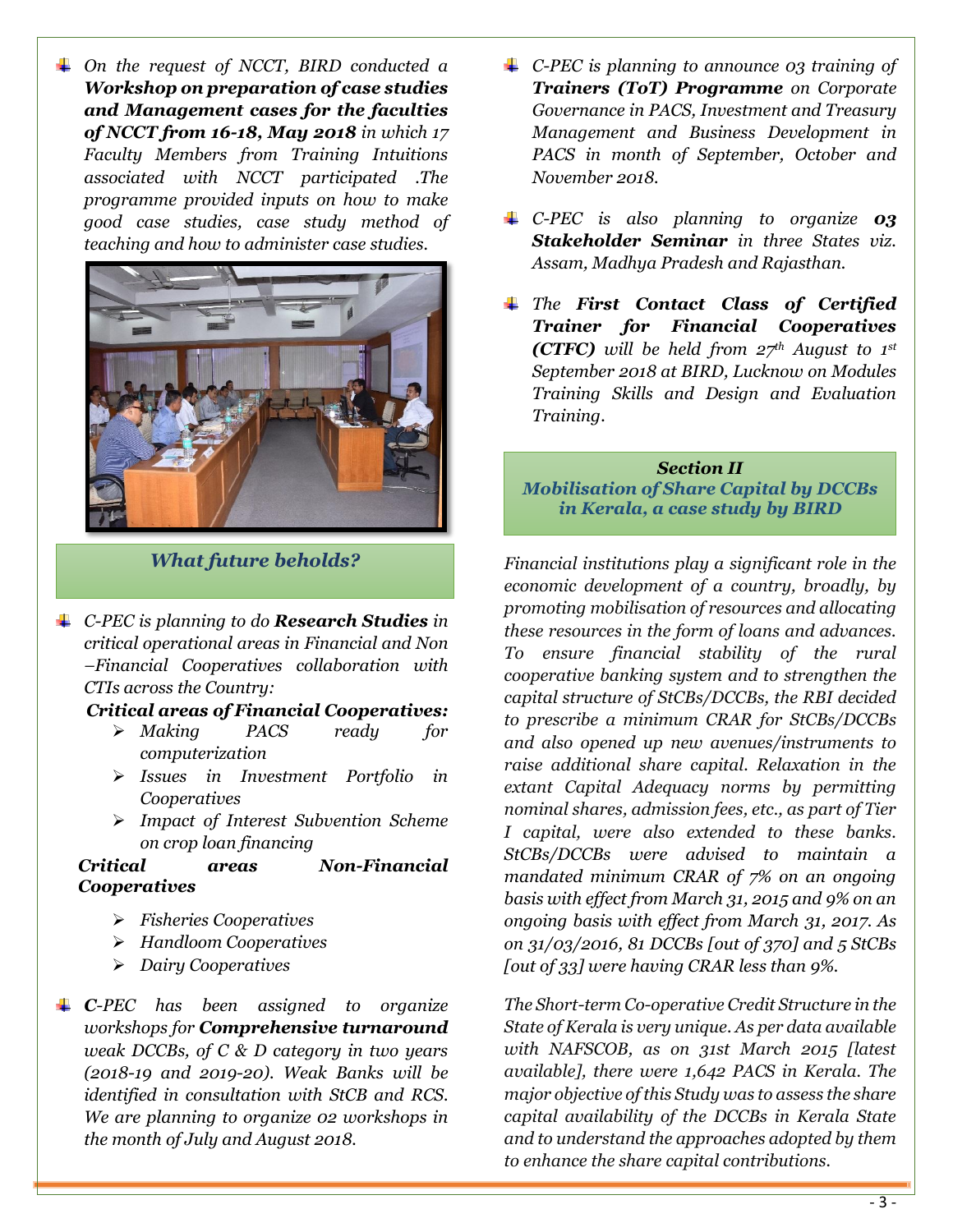*The study was restricted to the Short Term Cooperative Credit Institutions in the State of Kerala. Due to wide geographical spread [14 DCCBs and 1,600+ PACS], the sample for field visits and interactions was restricted to 3 DCCBs (Thrissur, Kozhikode and Malappuram) and a few PACS / Non-credit societies. The study was based on both primary and secondary data. Primary data has been collected directly from the banks concerned as also during the field visits and interactions with the officials of select DCCBs and PACS.* 

*Innovative approaches adopted by DCCBs in Kerala to improve their CRAR are also discussed in the paper. In Kerala, many of the DCCBs had adopted varying approaches to improve their CRAR. Some banks focused on improving their capital base [and thereby increase the size of the numerator figure], which may be considered as the "Numerator Management" approach. A few other banks tried to reduce the capital charge on their assets [and consequently reduce the size of their denominator figure], which can be termed as the "Denominator Management" approach.* 

*The major observations/ suggestions for augmenting CRAR has been grouped under two major heads in the study, viz.*

*I-Efforts to increase Capital Funds - Numerator Management Approach*

# *1. Share Capital mobilisation through Share Linkage: With the mandatory CRAR pegged at 9%, there is a need to:*

- *Identifying such of those Societies which have a shortfall in share linkage in relation to their outstanding borrowings and ensuring that the balance share capital is mobilised.*
- *Re-visiting the maximum monetary caps [viz., Rs. 1 lakh] in share linkage for certain types of loans imposed in some states, so that DCCBs can achieve mandated CRAR levels on a sustained basis.*
- *Increasing further, the share linkage ratio wherever they are set very low [say 1% or 2%], for augmenting Share Capital.*

 *Consider stipulating a slab-wise share linkage based on quantum of loans given to individuals also.* 

# *2. Higher Capital mobilisation through "Share Valuation"*

 *Co-operative banks have always issued shares to their members at face value, irrespective of when these shares are issued. To provide a fair reflection of the worth of the shares of a DCCB, there is a need to adopt a transparent Valuation Method, whenever a DCCB issues shares. Considering the unique nature of the Cooperative structure, the most appropriate method would be the "Net Worth Valuation" method. The Net Worth per share [{Share Capital + Reserves} / No. of Shares] will thus be a far more realistic estimate of how much the share of DCCBs/ StCBs is worth, at the time of every instance of share issue. The excess of the share value so arrived at over the face value could be considered as the Share Premium, reckoning for Tier I Capital.*

# *3. Widening avenues for raising "Innovative Perpetual Debt Instruments" (IPDI)*

- *Even though RBI had permitted banks to issue IPDIs to raise additional capital, no banks [DCBs/StCBs] in the country have raised IPDIs till date.*
- *Due to federal nature of the co-operative structure, the lowest/intermediate tiers statutorily maintain certain types of deposits with the immediately higher tier. Deposits such as Reserve Fund [RF], Employees Provident fund [EPF], Staff Security deposit [SSD], etc., are kept perpetually with the banks. While RF is perpetually kept as deposit till their liquidation, EPF and SSD are partially utilised as and when the respective staff retires.*
- *In view of the above, such deposits, particularly the Reserve Fund [RF] of Societies, could be considered to be kept as IPDI with the immediate higher tiers, with the permission of RCS.*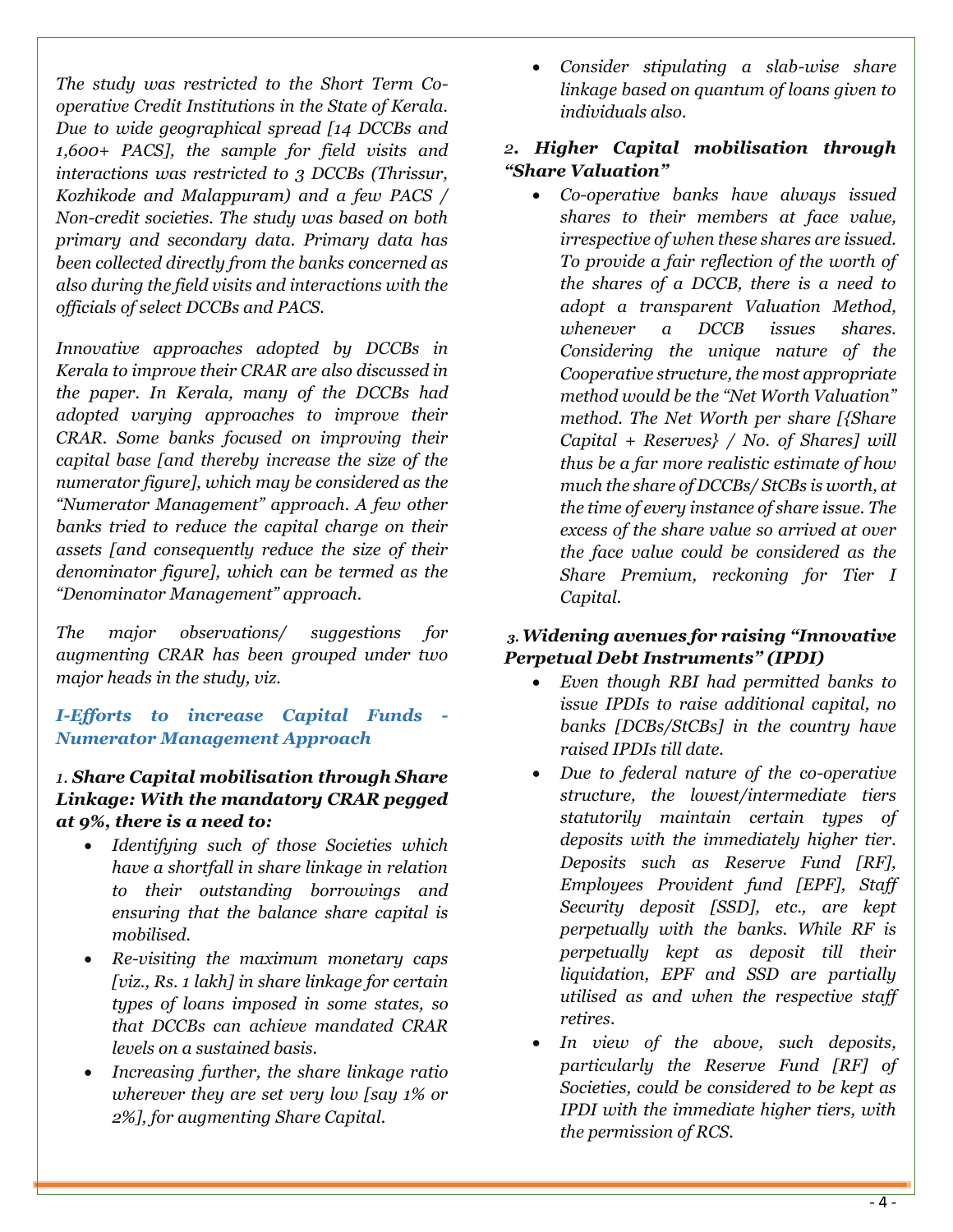### *4. Creating CRAR Reserve*

- *With a view to facilitate faster and sustainable compliance to the mandated norm of CRAR on "Ongoing basis", StCBs/ DCCBs may be advised to create a new Reserve called "CRAR Reserve" under the provisions of their byelaws, as appropriation from profit, to enable them to increase capital funds and, incidentally, declare less dividend. Issuing of "Cooperative Capital Bonds".*
- *To facilitate the StCBs/DCCBs in raising capital to meet mandated CRAR requirements, these banks may be permitted to float Co-operative Capital Bonds, in the open market, which could be guaranteed either by the respective State Governments or by NABARD.*

# *5. Creation of Special reserve under Section 36(1) (viii) of IT Act.*

 *The Co-operative Banks can take advantage of the extant RBI guidelines which permit reckoning of outstanding amount in Special Reserve created under Section 36(1) (viii) of the Income Tax Act, 1961 as Tier I Capital, and under Section 36 (1) (vii) of the Income Tax Act, 1961.*

# *6. Investing Fluid Reserves in Long Term (Subordinated) Deposits [LTDs]*

 *All PACS are required, as per the relevant State laws, to maintain a certain percentage of their Deposits [usually 20%] as Fluid Reserves with their affiliated DCCBs. PACS may be permitted to invest their Fluid Reserves in LTDs issued by DCCBs. This could be done at State Govt/ RCS level itself, as PACS are presently regulated by them.*

### *7. Broadening the base for reckoning of Investment Fluctuation Reserve [IFR]*

- *As per extant RBI guidelines, Commercial Banks, based on certain norms, are permitted to treat the entire balance in the IFR as Tier I capital. Cooperative Banks and RRBs may also be extended the benefit of these guidelines.*
- *Additionally, a preferential treatment could be extended to these institutions by allowing*

*the entire balance in IFR to be reckoned as Tier I, independent of the above stipulations, particularly as IFR is a below-the-line reserve, created out of profits.*

# *8. Share Capital mobilisation through "C" Class shares*

- *RBI permits reckoning of C Class share capital contribution towards Tier I capital, subject to certain restrictions. To mobilise more capital under this head, there is a need to consider lifting the restrictions imposed with regard to voting rights and dividend imposed on such shares by the cooperative banks.*
- *Alternately, a certain percentage of the interest paid by C class shareholders on their loans, may be paid as interest incentive, subject to timely repayment of principal amounts.*

### *9. Share Capital mobilisation through State Govt. contributions*

 *In States which are signatory to the VC recommendations, the State Governments' share in the capital of a StCB/DCCB cannot exceed 25% of total capital. Wherever there is head-room on this count, the State Governments should consider contributing upto 25%.*

### *10. Attracting Share Capital through high dividend pay-out*

 *DCCBs can consider enhancing their rate of dividend payouts. They can also consider paying dividend partially in the form of cash and partially in the form of "Shares" or other eligible instruments which can be reckoned towards Tier I/Tier II capital, thereby increasing Share Capital.*

# *11. Augmenting Capital Funds through Sale of Assets*

 *Sale of capital Assets, if any available with the bank, could increase Capital Reserve and help increase in Capital Funds.*